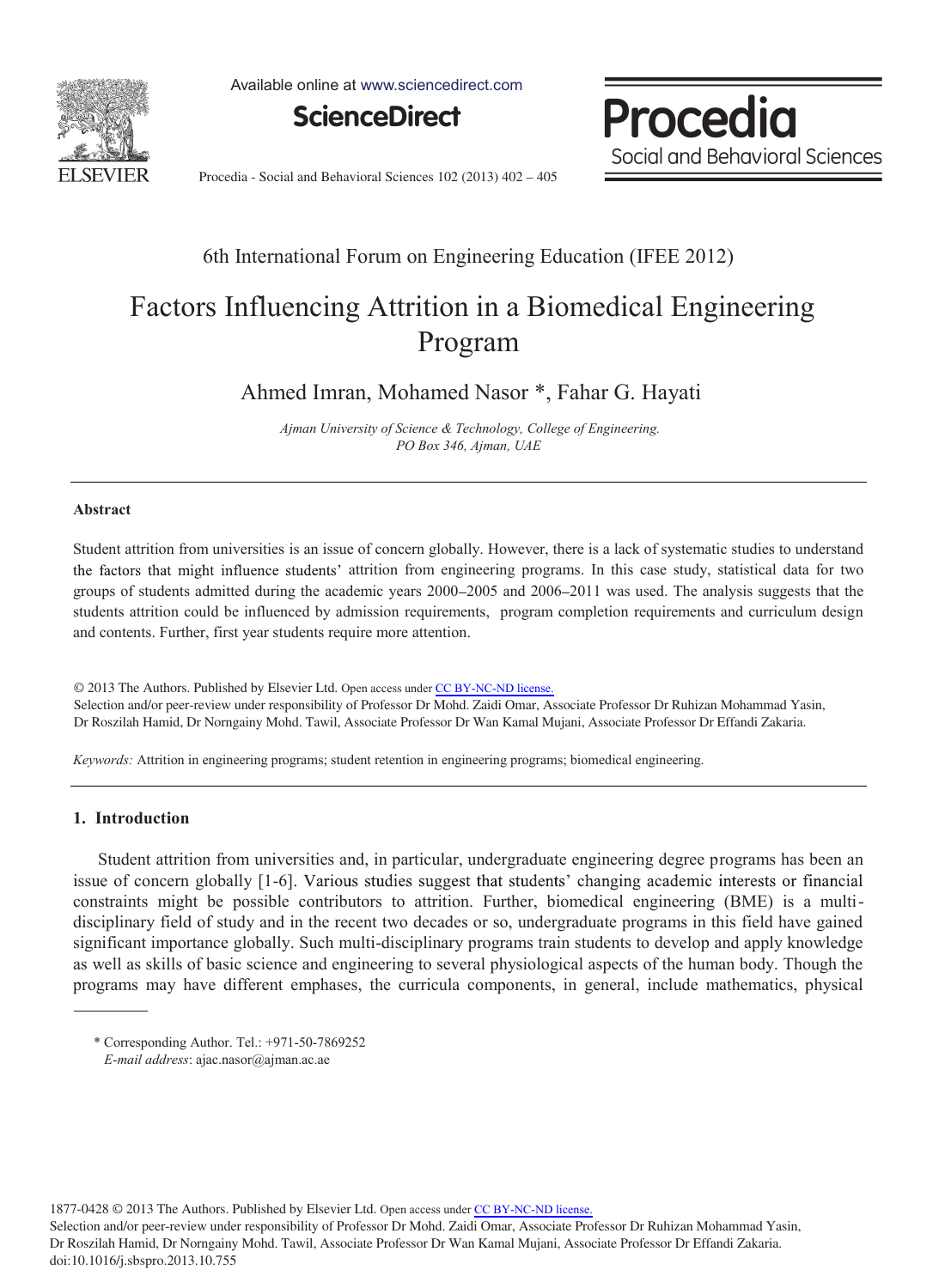sciences, life sciences, basic engineering, biomedical engineering and general studies [7]. Also, in such multidisciplinary programs enrollment is open for students from a variety of academic backgrounds in science, engineering and medicine. Therefore, students' performance in the biomedical engineering programs may vary significantly. Poor or inconsistent performance may affect students' motivation to continue in the program. Although, several studies have analyzed students' performance in engineering programs [8-16]. However, there is a lack of systematic studies to understand the factors that might influence students' retention or reduce attrition from engineering programs.

#### **2. Methods**

In this case study, statistical data for 12 academic years was used to analyze attrition in an undergraduate biomedical engineering program. For the purpose of current study, attrition was defined as the number of students who neither completed the program requirements, nor registered any course/component of the program for more than two consecutive semesters. The student population was divided into two groups  $-$  group G1 included students admitted during the academic years 2000 2005 and group G2 included students admitted during the years 2006–2011. The main difference between the two groups was that from the academic year 2006– 07 major changes were introduced in the program related to admission requirements, program completion requirements as well as curriculum design and contents.

#### **3. Results and Analysis**

The ratio of students in the groups G1:G2 was 8:5. Figure 1 gives cumulative attrition from the two groups calculated as a percentage of total intake over the respective five-year periods.

Figure 2 gives the percentage of students who aborted their program within two semesters – equivalent to one academic year. The values for each group were calculated as a percentage of total intake over the respective fiveyear periods.



Fig.1. Five-year cumulative attrition for the two groups is given as a percentage of their respective cumulative intake.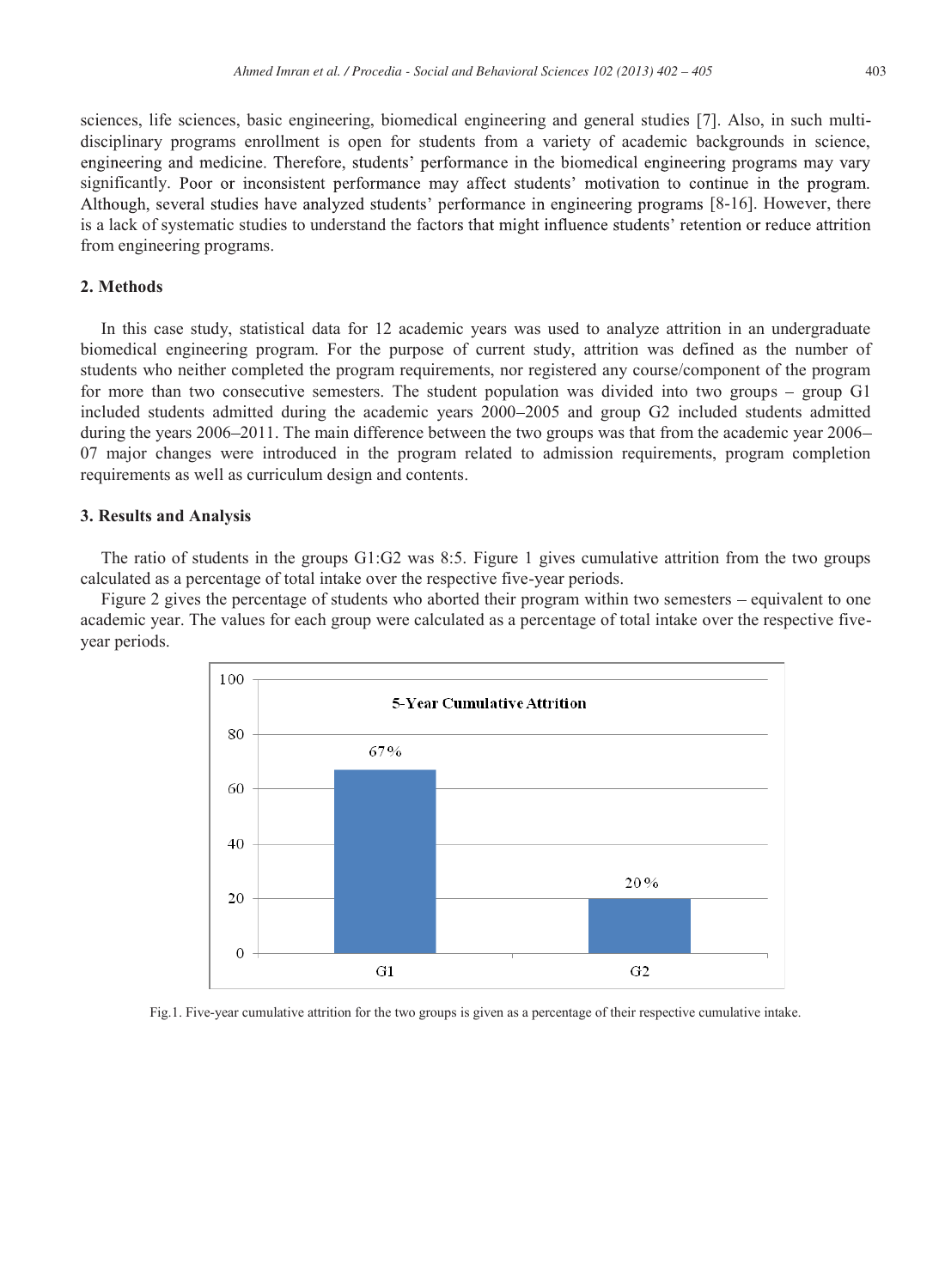

Fig. 2. Percentage of students who aborted their program in two semester. The values for each group are calculated as a percentage of their respective cumulative intake.

Cumulative attrition from G1 and G2 was 67% and 20% of their corresponding intake, respectively. This shows that the attrition from program was reduced significantly. As a consequence the retention of students was enhanced. This effect could possibly be a direct result of the changes introduced in the program as described in section 2. Also, from Figure 2, it is important to note that 31% students in G1 and 13% students in G2 did not continue their studies in the program beyond two semesters. There are two points to be particularly emphasized here. First, 46% of the aborting students in G1 and 66% of the aborting students in G2 took their decision in the early stages of the program, suggesting that in each group a significant number of students took their decision of leaving the program early. Second, a significant majority of the aborting students in G2 compared to G1 (66% compared to 46%) took an early decision, possibly suggesting that the students in G2 were more clear about their academic interests. As the majority of courses in these early semesters are basic and common with other engineering programs, the students could easily transfer their earned course credits to another program.

#### **4. Conclusion**

The results of this study indicate that attrition from the program has been reduced significantly after the introduction of the major changes as described in section 2. This has effectively enhanced student retention in the program. Further, the analysis suggests that appropriate program requirements and curricula can influence retention and reduce attrition. First year following admission requires more attention.

#### **Acknowledgements**

The authors would like to thank the College of Engineering staff at Ajman University of Science & Technology, UAE for their help.